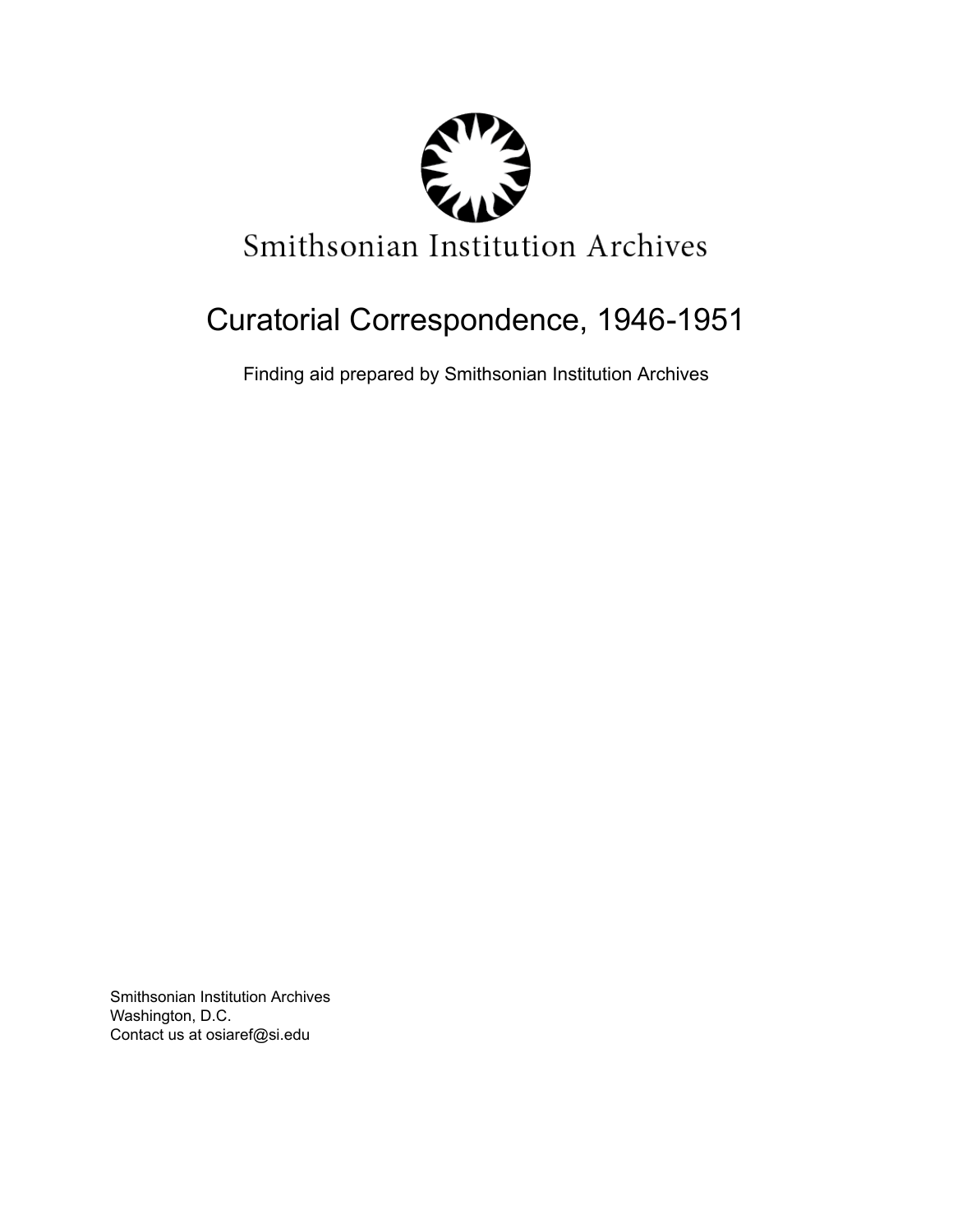# **Table of Contents**

<span id="page-1-0"></span>

| Series 1: INCOMING AND OUTGOING CORRESPONDENCE,<br>1946-1951. ARRANGED ALPHABETICALLY AND IN MOST INSTANCES |  |
|-------------------------------------------------------------------------------------------------------------|--|
| Series 2: INCOMING AND OUTGOING CORRESPONDENCE,<br>1946-1951. ARRANGED ALPHABETICALLY AND CHRONOLOGICALLY   |  |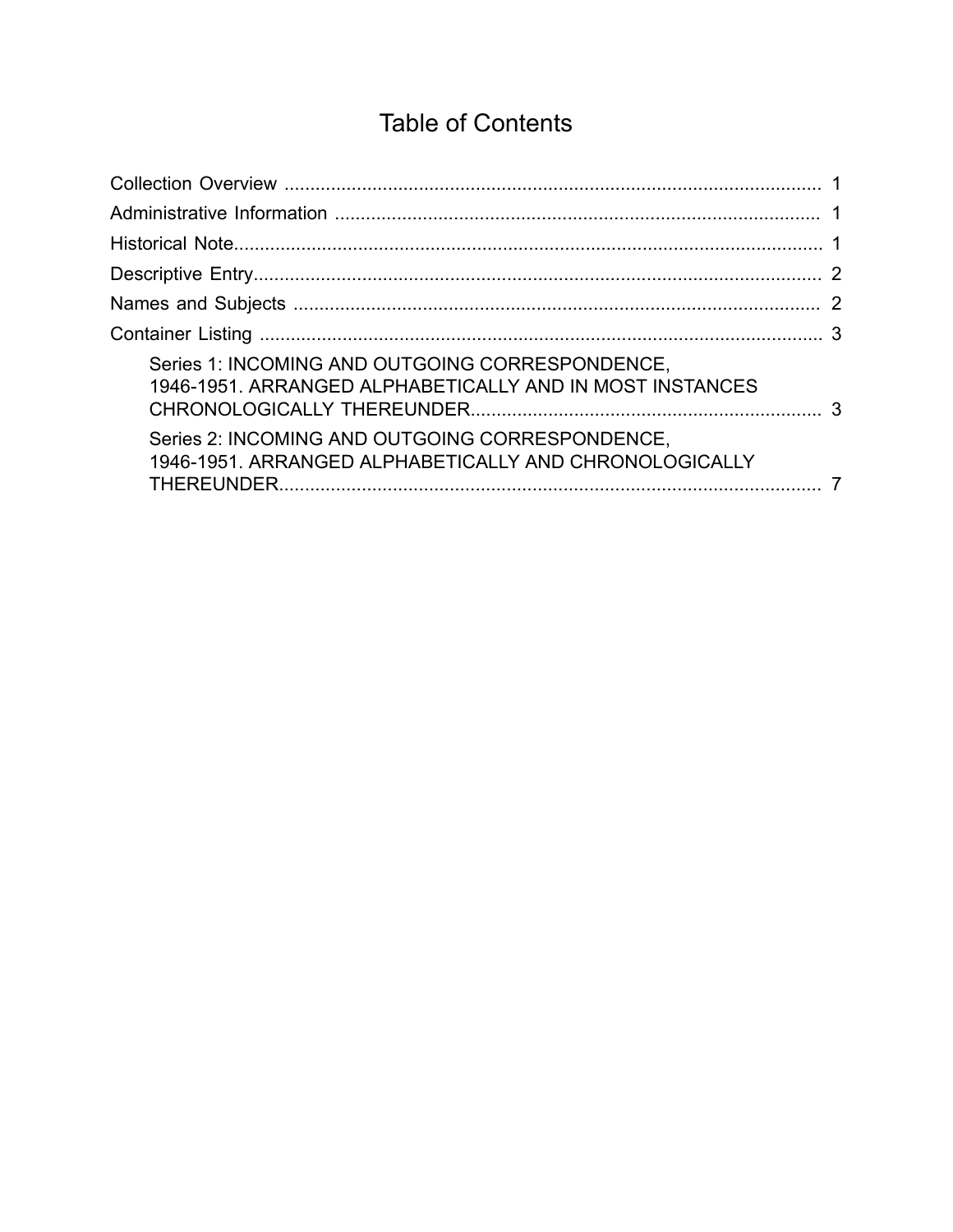| <b>Repository:</b> | Smithsonian Institution Archives, Washington, D.C., osiaref@si.edu |
|--------------------|--------------------------------------------------------------------|
| Title:             | <b>Curatorial Correspondence</b>                                   |
| Identifier:        | Record Unit 228                                                    |
| Date:              | 1946-1951                                                          |
| Extent:            | 1 cu. ft. (1 record storage box)                                   |
| Creator::          | United States National Museum. Division of Cryptogams              |
| Language:          | English                                                            |

#### <span id="page-2-0"></span>**Collection Overview**

#### <span id="page-2-1"></span>**Administrative Information**

#### Prefered Citation

Smithsonian Institution Archives, Record Unit 228, United States National Museum. Division of Cryptogams, Curatorial Correspondence

#### <span id="page-2-2"></span>Historical Note

George Albert Llano was born in Havana, Cuba, on November 22, 1911. He attended Cornell, where he received a B.S. in 1955. Llano received his M.A. at Columbia (1939) and his Ph.D. in botany at Washington University in St. Louis (1949).

Llano was a biologist for the United States Department of Agriculture, soil conservation service, in New York from 1935 to 1937. He then taught at the Pennsylvania Military College (1940), Harvard (1943), and Washington University (1946-1948). In June 1948, Llano joined the staff of the United States National Museum, Department of Botany, as an associate curator in the Division of Cryptogams. He was to have general supervision of the lower cryptogams, excluding diatoms and fungi. In February 1951, Llano resigned from his position at the USNM in order to become an associate professor of botany at Maxwell Air Force Base. Most recently, Llano has been the program manager of the Polar Biology and Medical Offices at the National Science Foundation (1971- ).

Llano's botanical studies are concentrated on polar biology, especially lichenology and the economic uses of lichens. He received an Arctic Institute of North America fellowship (1949-1951), which is documented to some extent in these papers. Among Llano's writings is a monograph on the lichen family Umbilicariaceae as represented in the Western Hemisphere (1951), and "Utilization of Lichens in the Arctic and Subarctic." Llano is a member of the National Academy of Sciences.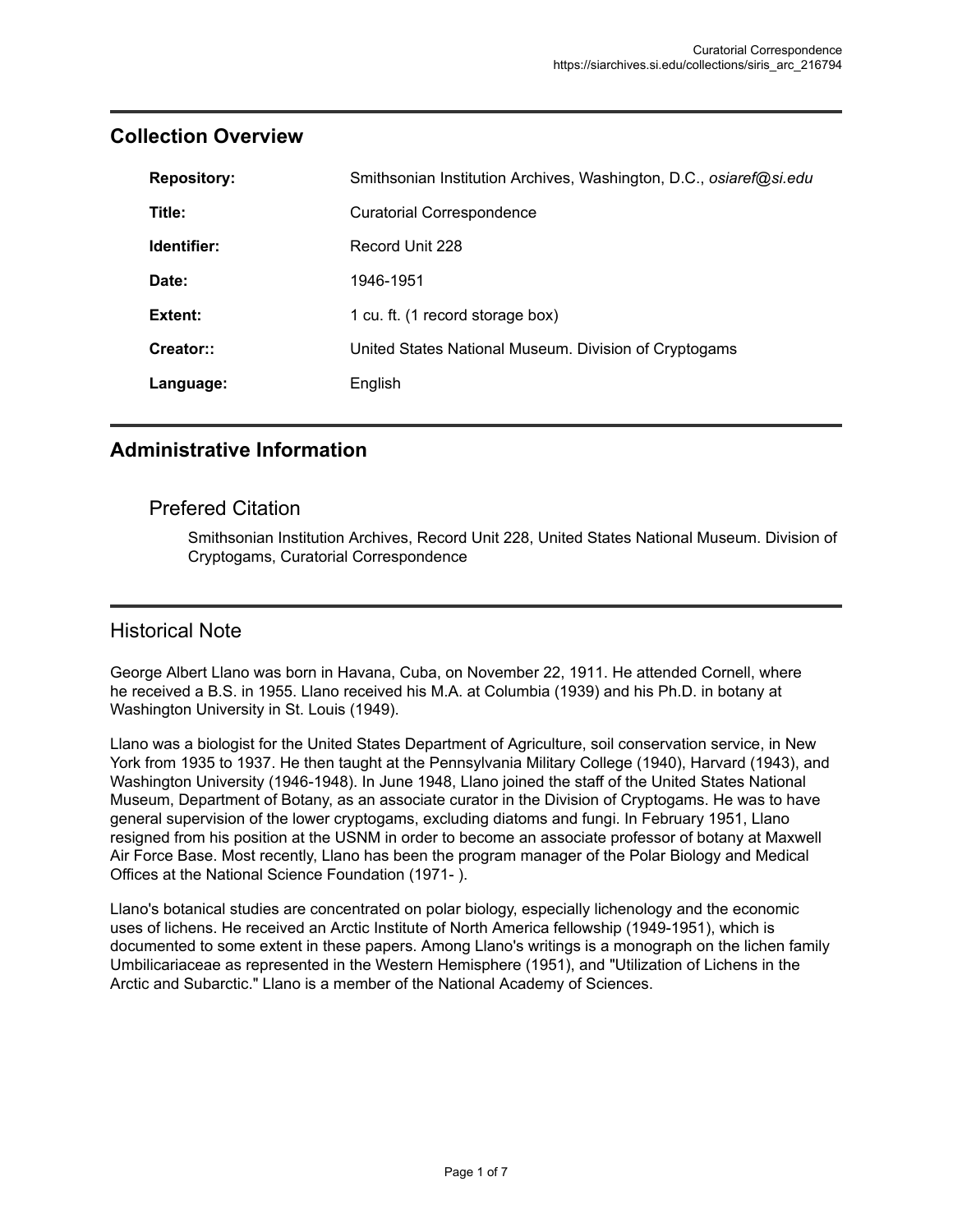# <span id="page-3-0"></span>Descriptive Entry

These papers consist of incoming and outgoing correspondence (1946-1951) that documents, in part, the history of the United States National Museum, Department of Botany, Division of Cryptogams, while George Albert Llano was an associate curator with the Division (1948-1951), as well as Llano's scientific activities and personal matters. Material includes correspondence with botanists; curators of herbaria; superintendents of national parks; departmental staff members; publishers; and friends; regarding the examination, identification, and reports of lichens and mosses sent to the Division; exchange of lichen collections; taxonomy; requests to attend scientific meetings; requests to loan botanical specimens from other herbaria; Llano's field work (1949) collecting lichens in arctic Alaska; publication of manuscripts; reviewing articles; personal matters pertaining to the scientific activities of friends; references to colleagues; publication problems; and problems concerning the retention of specimens by other botanists, which prevented Llano from reviewing them as part of his endeavors to publish.

### <span id="page-3-1"></span>Names and Subject Terms

This collection is indexed in the online catalog of the Smithsonian Institution under the following terms:

Subjects:

**Botanists** Botany

Types of Materials:

**Manuscripts** 

Names:

Llano, George A. (George Albert), 1911-2003 United States National Museum. Department of Botany United States National Museum. Division of Cryptogams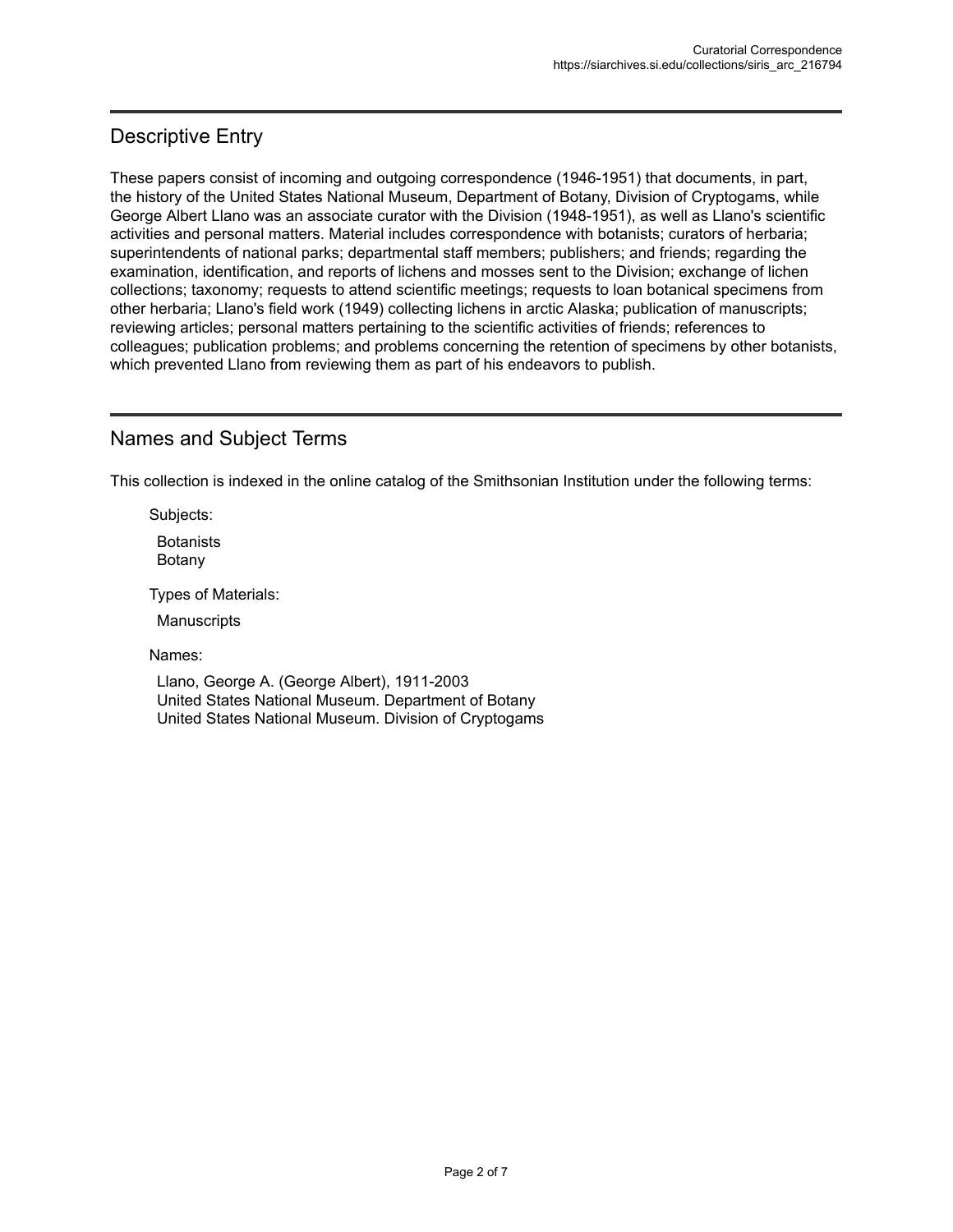# <span id="page-4-0"></span>**Container Listing**

### <span id="page-4-1"></span>Series 1: INCOMING AND OUTGOING CORRESPONDENCE, 1946-1951. ARRANGED ALPHABETICALLY AND IN MOST INSTANCES CHRONOLOGICALLY THEREUNDER.

Incoming and outgoing correspondence, 1946-1951. Also contains material dating back to 1916. This earlier correspondence mostly belongs to William Ralph Maxon, with some pertaining to Egbert Hamilton Walker, and should probably be interfiled with the records of the two. For description of general contents to this series, see descriptive entry at the beginning of the finding aid.

Box 1

| Box 1 of 1 | A-C. Contains autobiography of George Albert Llano, sent to (Miss) Dana<br>Andrews (4/3/1950). |
|------------|------------------------------------------------------------------------------------------------|
| Box 1 of 1 | Anderson, R. H.                                                                                |
| Box 1 of 1 | Andrews, A. LeRoy (1950)                                                                       |
| Box 1 of 1 | Arnold, Lillian E.                                                                             |
| Box 1 of 1 | Arwidson, T. H.                                                                                |
| Box 1 of 1 | Baehni, Charles                                                                                |
| Box 1 of 1 | Baldwin, J. T.                                                                                 |
| Box 1 of 1 | Benninghoff, W. S.                                                                             |
| Box 1 of 1 | Blomquist, H. L.                                                                               |
| Box 1 of 1 | Britton, Elizabeth Gertrude (1916). This belongs in William Ralph Maxon file.                  |
| Box 1 of 1 | Crum, Howard Alvin (1950-1951)                                                                 |
| Box 1 of 1 | $D-G$                                                                                          |
| Box 1 of 1 | Darrow, Robert A. (1947-1949)                                                                  |
| Box 1 of 1 | Douglas, William O. (1949-1950)                                                                |
| Box 1 of 1 | Descole, H. R.                                                                                 |
| Box 1 of 1 | Dix, W. L.                                                                                     |
| Box 1 of 1 | Doty, Maxwell S.                                                                               |
| Box 1 of 1 | Drouet, Francis                                                                                |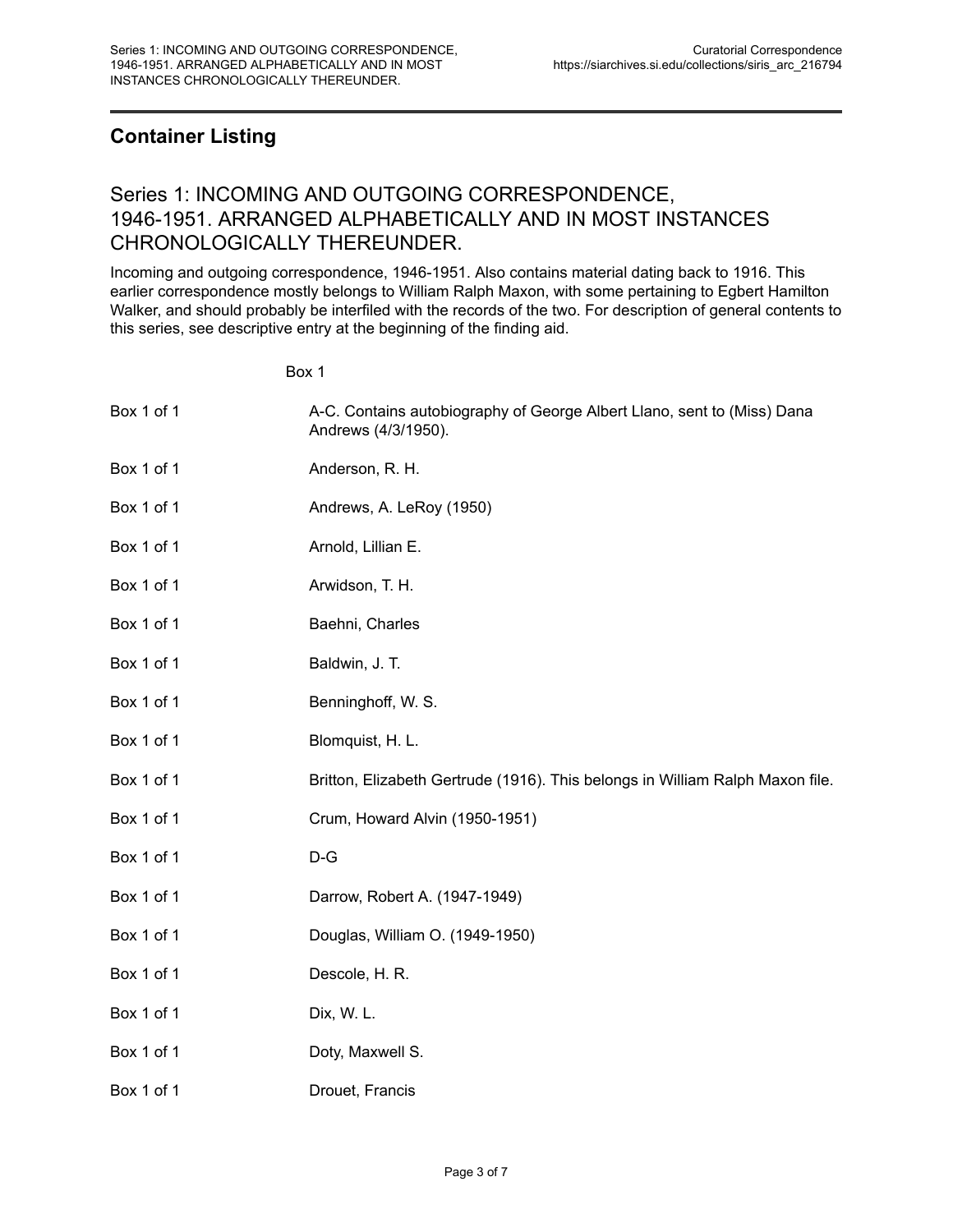Box 1 of 1 Evans, Alexander Williams (1947-1950) Box 1 of 1 Evenari, Michael Box 1 of 1 Eyerdam, Walter J. (1947-1951) Box 1 of 1 Eyerdam, Walter J. (1948-1951) (Accession 17-066) Box 1 of 1 Fisher, Don C. Box 1 of 1 Fitzpatrick, H. M. Box 1 of 1 Frank, Robert L. (1950) Box 1 of 1 Fulford, Margaret Box 1 of 1 Galloe, O. Box 1 of 1 H-M Box 1 of 1 **Hale, Mason E. Jr. (1949-1950)** Box 1 of 1 Hecht, Adolph Box 1 of 1 **Herre, Albert W. (1949-1951)** Box 1 of 1 **Howe, Marshall Avery (1933-1937).** Appears to belong with William Ralph Maxon papers. Box 1 of 1 Imshauge, Henry M. Box 1 of 1 Jones, George T. Box 1 of 1 Jones, Joyce H. (1940-1951). Earlier material appears to be William Ralph Maxon correspondence. Box 1 of 1 Jones, Volney H. Box 1 of 1 Kellogg, Arthur Remington (1949-1950) Box 1 of 1 Kew (Royal Botanic Gardens) (1948-1950). Listed under Royal Botanic Gardens for computer index. Box 1 of 1 Kiener, Walter Box 1 of 1 Killip, Ellsworth Paine (1949) Box 1 of 1 King, Tom Box 1 of 1 Koch, Leo Francis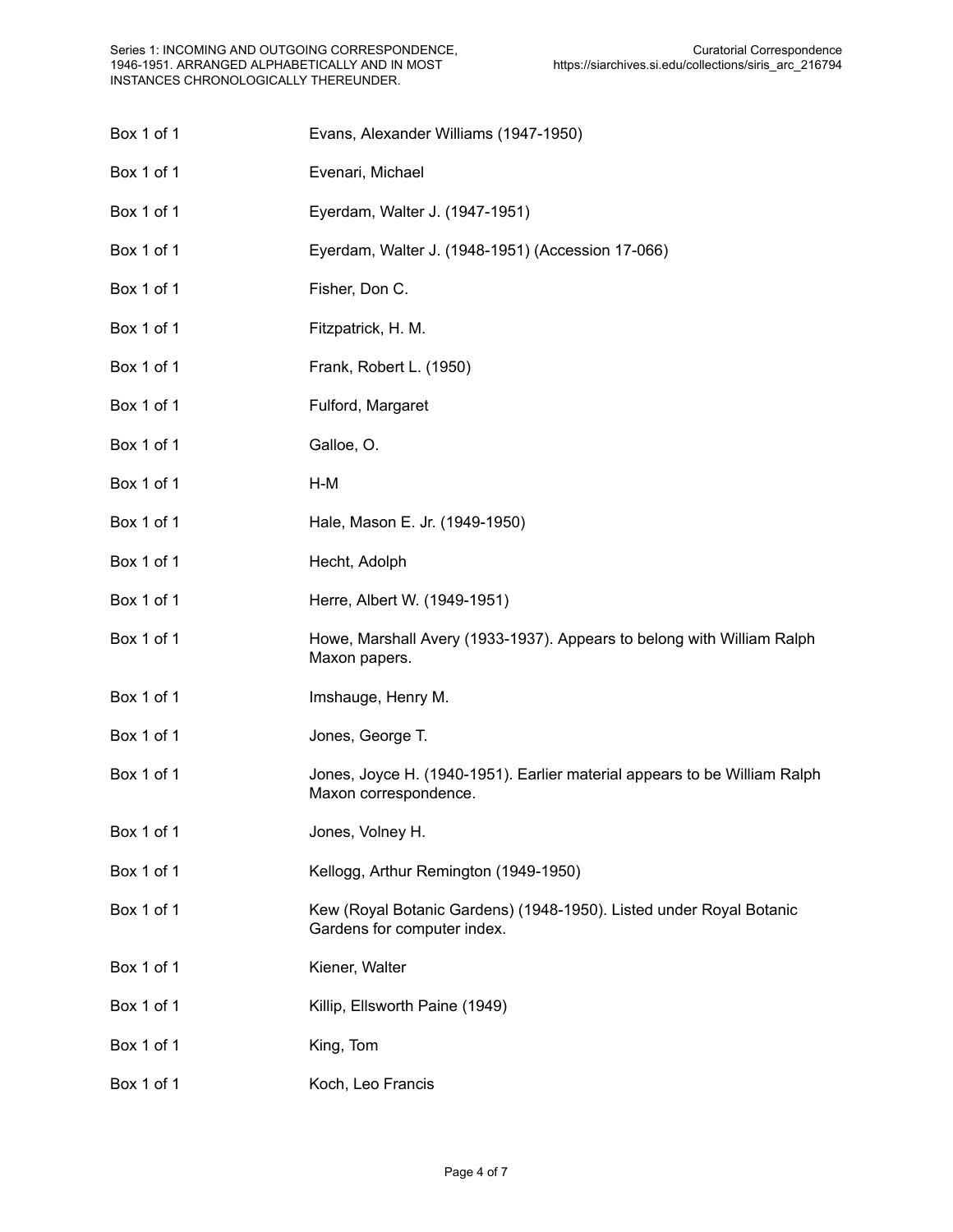| Box 1 of 1 | Kucyniak, James                                                                                       |
|------------|-------------------------------------------------------------------------------------------------------|
|            |                                                                                                       |
| Box 1 of 1 | Lacy, F. Turlou (1948)                                                                                |
| Box 1 of 1 | Latham, Roy                                                                                           |
| Box 1 of 1 | Lepage, Ernest                                                                                        |
| Box 1 of 1 | Life Magazine (1948-1949). Contains George Albert Llano's mss. on lichens<br>(not published by Life). |
| Box 1 of 1 | Llano, George Albert (1948-1950). Personal personnel folder.                                          |
| Box 1 of 1 | $N-S$                                                                                                 |
| Box 1 of 1 | Nancy Osgood Program. Radio program (1950).                                                           |
| Box 1 of 1 | National Parks (1948)                                                                                 |
| Box 1 of 1 | Ogden, E. C.                                                                                          |
| Box 1 of 1 | Ownbey, Marion                                                                                        |
| Box 1 of 1 | Palmer, C. Eric                                                                                       |
| Box 1 of 1 | Patterson, Paul M.                                                                                    |
| Box 1 of 1 | Pennell, Francis Whittier (1947-1949)                                                                 |
| Box 1 of 1 | Perez, Roman A.                                                                                       |
| Box 1 of 1 | Petrak, F.                                                                                            |
| Box 1 of 1 | Polunin, Nicholas                                                                                     |
| Box 1 of 1 | Retzer, John L.                                                                                       |
| Box 1 of 1 | Rogers, Donald P.                                                                                     |
| Box 1 of 1 | Sayre, Geneva A.                                                                                      |
| Box 1 of 1 | Schlatz, Albert                                                                                       |
| Box 1 of 1 | Schuster, Rudolph Mathias (1950-1951)                                                                 |
| Box 1 of 1 | Schweinfurth, Charles                                                                                 |
| Box 1 of 1 | Seifriz, William                                                                                      |
| Box 1 of 1 | Shanor, Leland                                                                                        |
| Box 1 of 1 | Sharbaro, Camillo                                                                                     |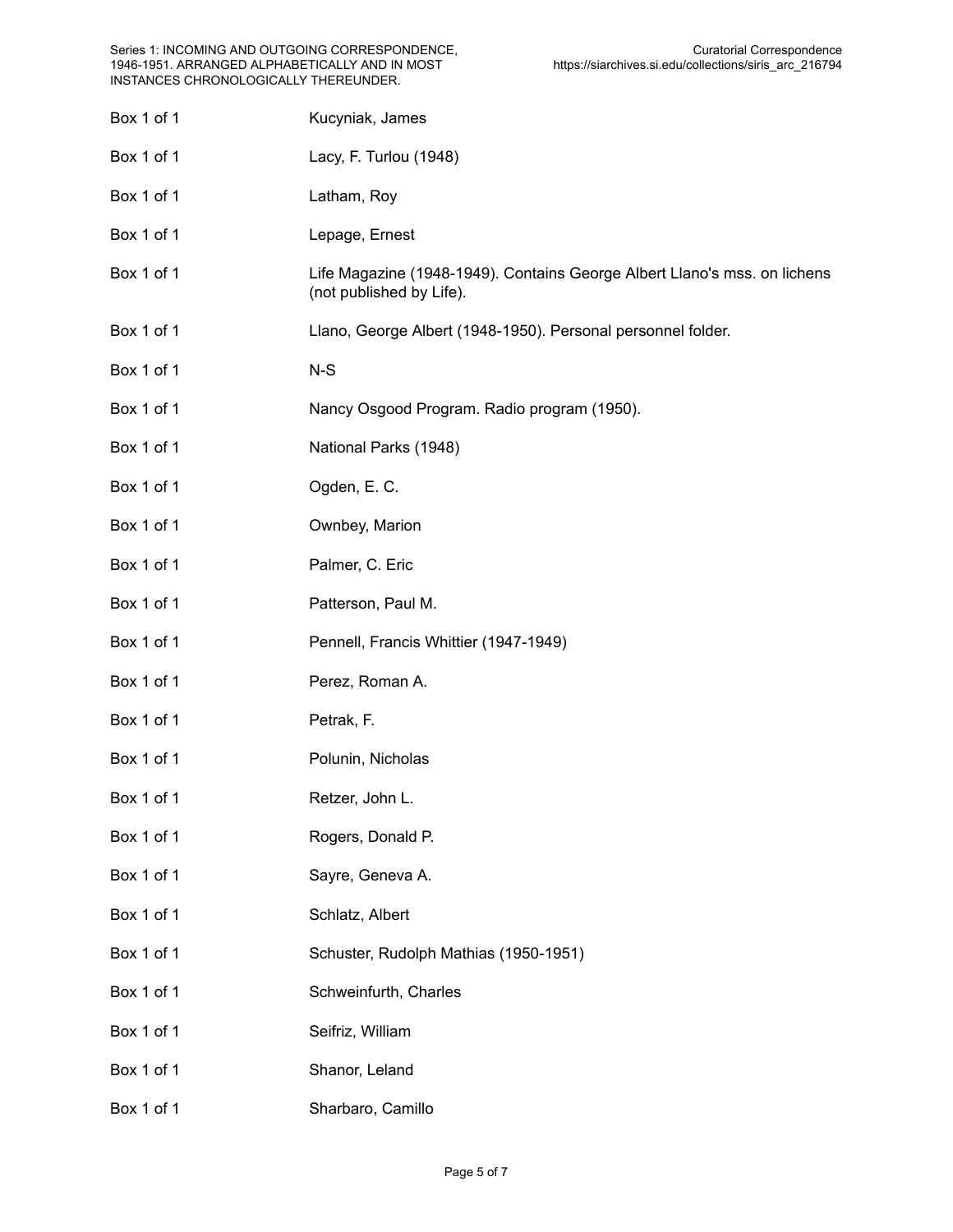| Box 1 of 1 | Sharp, Aaron J. (1948-1950)                                                           |
|------------|---------------------------------------------------------------------------------------|
| Box 1 of 1 | Sigafoos, Robert S.                                                                   |
| Box 1 of 1 | Silverwood, Georgie A.                                                                |
| Box 1 of 1 | Singer, Rolf                                                                          |
| Box 1 of 1 | Sipe, Frank P.                                                                        |
| Box 1 of 1 | Snell, Walter H.                                                                      |
| Box 1 of 1 | Spetzman, Lloyd (1948-1950)                                                           |
| Box 1 of 1 | Steere, William Campbell (1940-1951). Includes William Ralph Maxon<br>correspondence. |
| Box 1 of 1 | Stevenson, J. A.                                                                      |
| Box 1 of 1 | $T-Z$                                                                                 |
| Box 1 of 1 | Tomaselli, R.                                                                         |
| Box 1 of 1 | Torrey, Raymond H. (1933-1934). Belongs to Egbert Hamilton Walker<br>material.        |
| Box 1 of 1 | Verdoorn, Frans (1946-1949)                                                           |
| Box 1 of 1 | Walters, Vladimir                                                                     |
| Box 1 of 1 | Weber, Neal A.                                                                        |
| Box 1 of 1 | Weigel, Oswald                                                                        |
| Box 1 of 1 | Wright, Albert Hazen and Harry B.                                                     |

*Return to Table of [Contents](#page-1-0)*